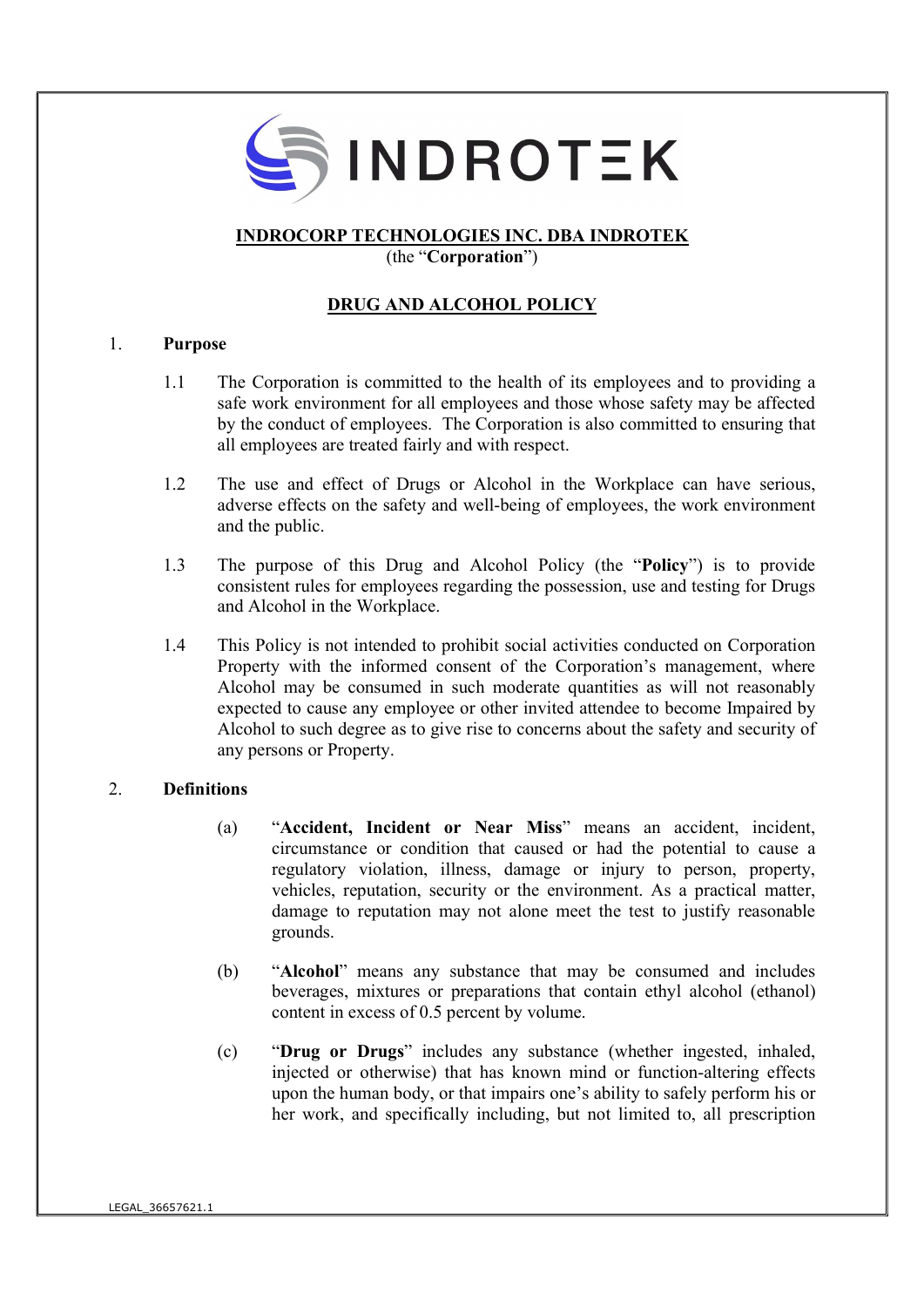

 $-2-$ 

and non-prescription drugs, all substances illegal under federal or provincial law, all "synthetic or designer" drugs, forms of alcohol other than ethanol, all illegal inhalants, all "look alike" drugs and all drug paraphernalia.

- (d) "Drug or Alcohol Test" means a test that will be conducted by an approved laboratory which meets the requirements for accreditation by the Standards Council of Canada.
- (e) "Drug Paraphernalia" includes any property which is associated with the use of any drug whose use or possession of is unlawful in Canada.
- (f) "Impaired by Drugs or Alcohol" means the condition where any of the body's sensory, cognitive or motor functions or capabilities are altered, diminished/heightened or affected due to drugs, alcohol or controlled substances within the body, regardless of when or where it may have been consumed.
- (g) "Non-Prescription Drug" means a drug that can be lawfully purchased without a prescription.
- (h) "Possess" means to have on one's person, in one's personal effects, in one's vehicle or under one's control.
- (i) "Prescription Drug" means a drug that can only be obtained with a prescription from a physician licensed to prescribe drugs. Prescription drugs must be made out to a specific individual and filled by a licensed pharmacist.
- (j) "Property" includes employee or public property, and any facilities, land, buildings, equipment, containers, vehicles, vessels, boats and aircraft whether owned, leased or used by the Corporation and wherever located.
- (k) "Reasonable Grounds" includes:
	- (i) information established by the direct observation of the employee's conduct or other indicators, such as the physical appearance of the employee, or his or her attendance record or unexplained absences during regular work hours, which suggest that the employee is under the influence of Drugs or Alcohol;
	- (ii) the smell associated with the use of Drugs or Alcohol on the employee's person or in the vicinity of his or her person;
	- (iii) the presence of Drugs, Alcohol or Drug Paraphernalia in the vicinity of the employee or the area where the employee works or worked; or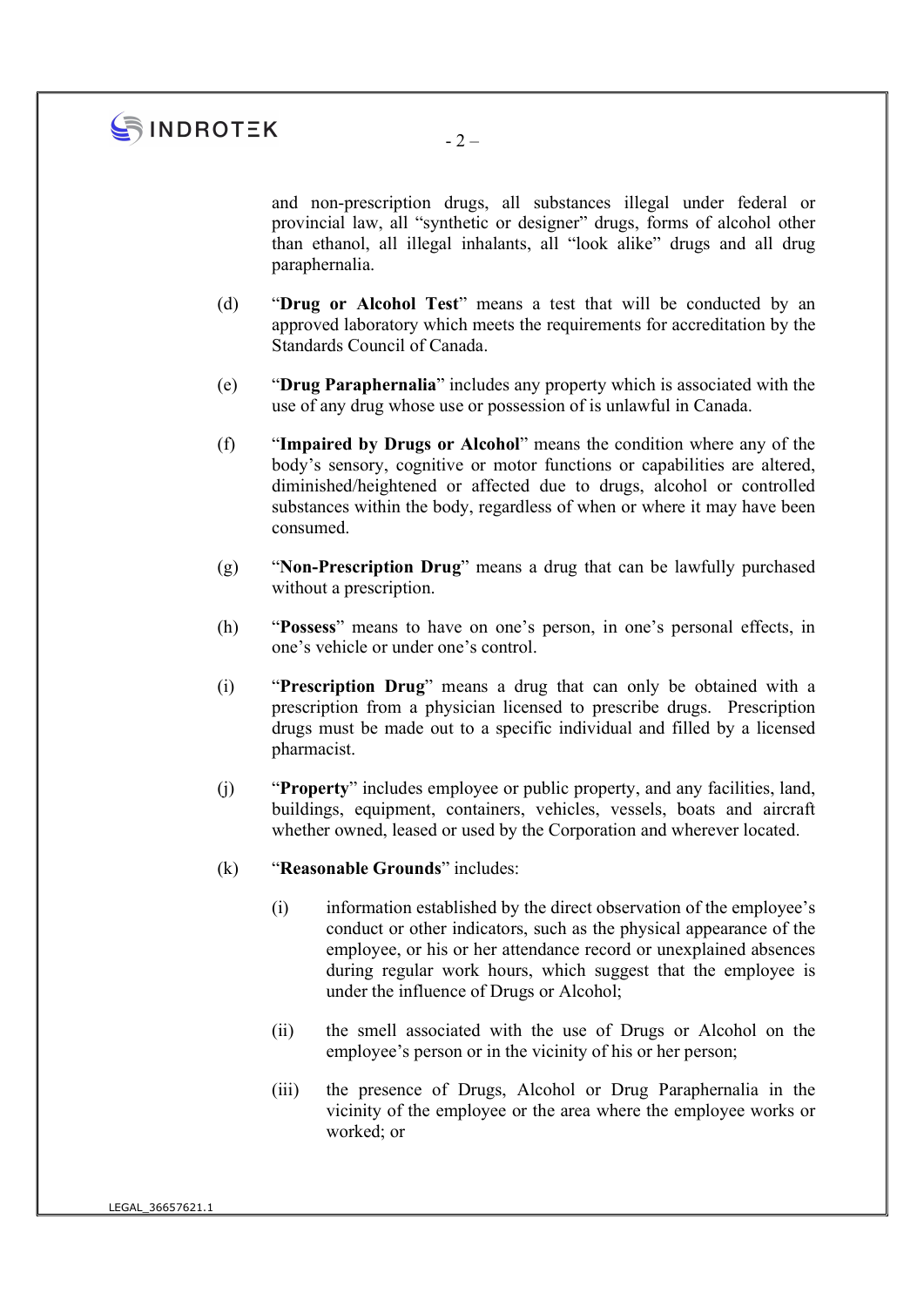# SINDROTEK

- (iv) any other circumstance or fact surrounding the Accident, Incident or Near Miss which would lead a reasonable person to suspect that Drug or Alcohol use was a material factor in the Accident, Incident or Near Miss.
- (l) "Substance Abuse Assessment" means an assessment conducted by either: a specific third party who would be conducting the assessment; or, alternatively, a licensed or certified social worker, a licensed or certified psychologist, a licensed or certified employee assistance expert or a drug and alcohol abuse counsellor, to determine whether the person being assessed has an Drug or Alcohol abuse problem.
- (m) "Use or Using" means consuming, ingesting, drinking, injecting, inhaling, smoking or otherwise using any Drug or Alcohol.
- (n) "Work" includes training and breaks from work while on Corporation Property or at a Corporation Workplace.
- (o) "Workplace" means any facility or location operated by the Corporation where Work is being performed, and includes any vehicle, vessel, boat or aircraft used by an employee to conduct Work.

#### 3. General

- 3.1 This Policy applies to all Corporation directors, officers, employees and consultants (each, a "Participant" herein).
- 3.2 A Participant's violation of this Policy may be grounds for disciplinary action up to and including termination of employment, without notice or other obligation.

### 4. Use or Possession of Drugs and Alcohol

- 4.1 All Participants must report to Work, and conduct their Work, without being Impaired by Drugs or Alcohol.
- 4.2 A Participant shall not, while on Corporation Property or while at Work:
	- (a) Use Drugs or Alcohol, other than as provided under section 4.3;
	- (b) Possess Drugs or Alcohol, other than as provided under section 4.3; or
	- (c) sell or offer to sell Drugs or Alcohol.
- 4.3 A Participant may Possess and Use a Prescription Drug or a Non-Prescription Drug on any Corporation Property or while at Work where: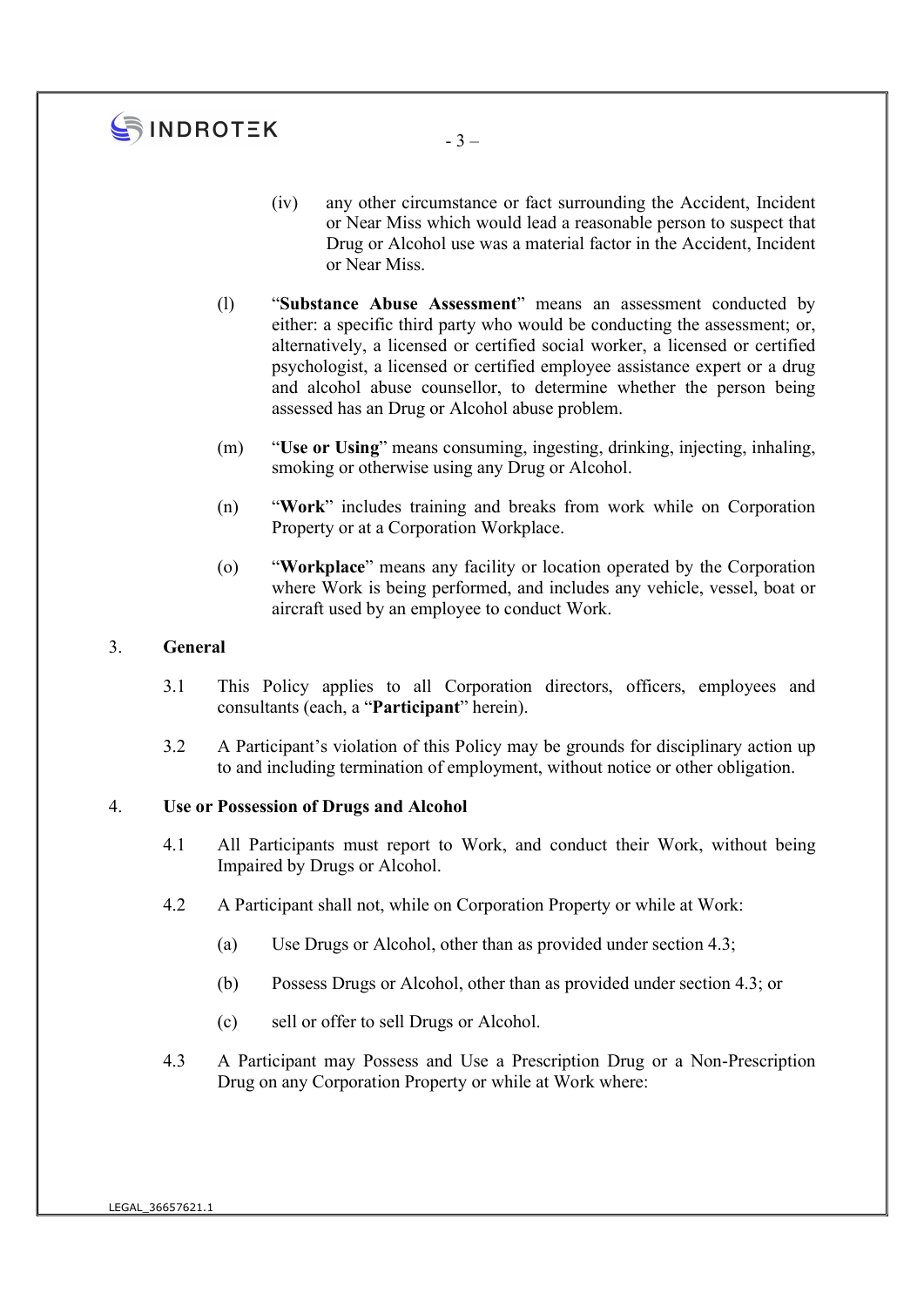# $\mathbf{S}$  INDROTEK

- (a) the Prescription Drug is prescribed to the Participant by a licensed treating physician;
- (b) the Participant is Using the Prescription Drug or Non-Prescription Drug for its intended purpose and in the manner directed by the Participant's physician or pharmacist or the manufacturer of the Drug;
- (c) the Use of the Prescription Drug or Non-Prescription Drug does not adversely affect the Participant's ability to safely perform his or her duties; and
- (d) the Participant has notified his or her supervisor or manager before starting work of any potentially unsafe side effects associated with the Use of the Prescription Drug or Non-Prescription Drug.

## 5. Drug or Alcohol Testing

- 5.1 A supervisor or manager of a Participant may require the Participant who is involved in an Accident, Incident or Near Miss on or using Corporation Property or while at Work to take a Drug or Alcohol Test if the supervisor or manager and the next level of management:
	- (a) have Reasonable Grounds to require the Drug or Alcohol Test; or
	- (b) decide that there is no credible explanation for the Accident, Incident or Near Miss.
- 5.2 A credible explanation for an Accident, Incident or Near Miss does not include:
	- (a) falling asleep, or
	- (b) carelessness or negligence.
- 5.3 The Corporation may also require the Participant take a Drug or Alcohol Test:
	- (a) as a condition of returning to Work after a violation of this Policy or following the Participant's rehabilitation for Drug or Alcohol dependency or abuse; or
	- (b) where the Drug or Alcohol Test is a part of the Participant's rehabilitation for Drug or Alcohol dependency or abuse.
- 5.4 The Drug or Alcohol Test will be conducted in a manner which protects the privacy and dignity of the Participant being tested. The result of the Participant's Drug or Alcohol Test will be provided as soon as practicable to the Participant.